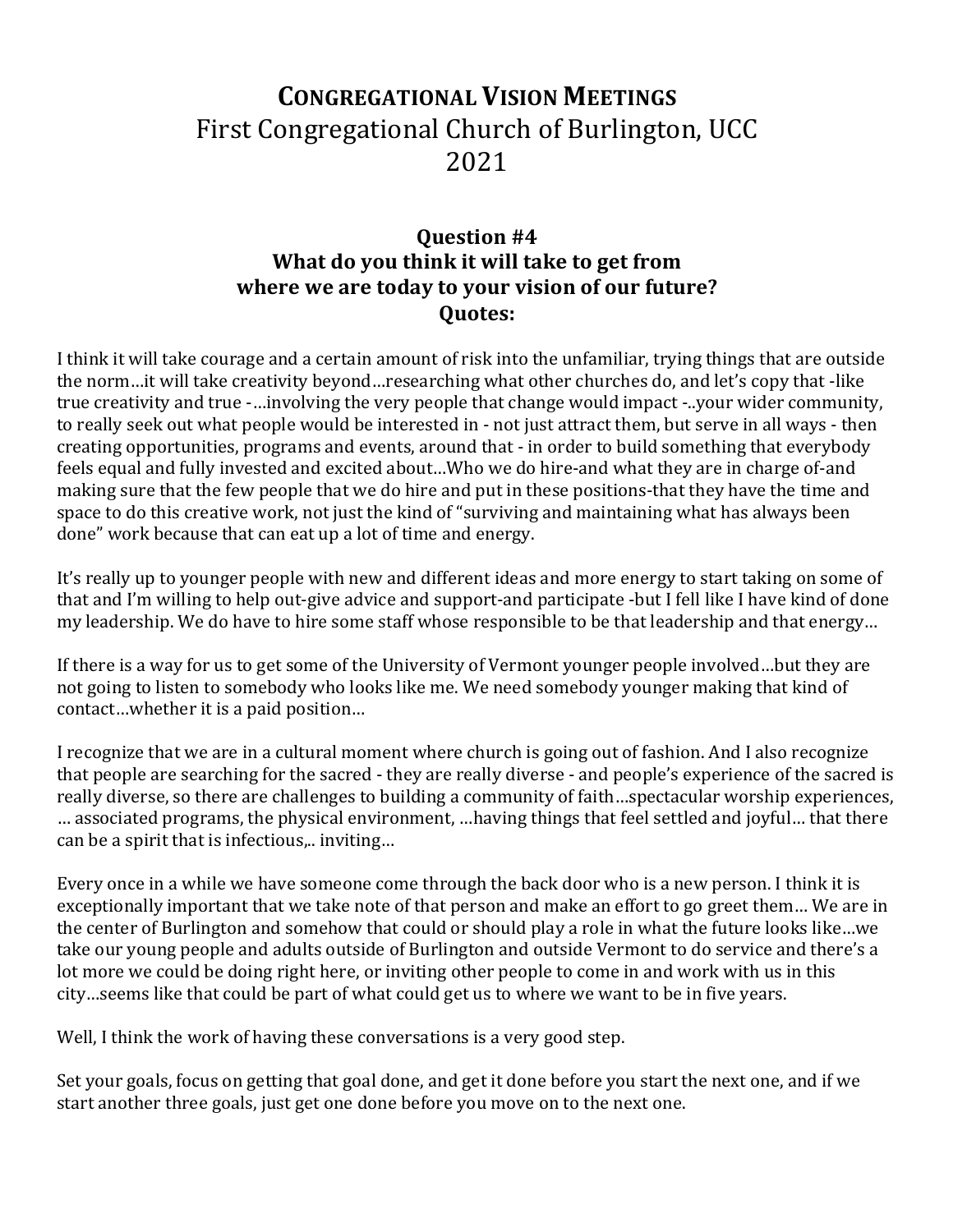You know, as a spiritual community we have a lot of diverse voices, and …it makes sense to play to that strength.

Spreading the word, praying and advocating.

I think our church is doing a pretty awesome job of connecting with its members and I think that has to continue.

Gatherings… open forums and discussions where people could come into the church and maybe not have a "religious discussion", but something open to the community: a discussion about racism and how to fight it in your .. city or town, or how to help with poverty or the homeless crisis…open discussions that community members are invited to…

It is going to take the leadership of many, not one…people coming together and agreeing not to put their own wishes at the forefront,..a group of people who have all different areas in mind. A youth minister and at the college level, too…making the …young college people feel comfortable… and have a connection between this church and that university….

Have everyone invite a friend…get them engaged in whatever program interests them.

Keep Elissa here… for a lot of people the sermon is the draw…Communication and meeting people where they are…

Faithfulness is not rooted in numbers…People all over Burlington coming together in an initiative…and not replicating what we have done in the past because that is no longer working.

In some ways I just want to turn Hannah loose! I can't wait to see what she does..she's fantastic, and really creating dynamic opportunities for children and youth and young families and meeting them where they are…I just talk about going to church. I have ended up in a number of really important conversations at work…some folks end up showing up…I think they are relieved and pleasantly surprised when someone is actually talking about how they have a church life…I think we are in a volatile social time right now. I am trying to be really cautious … and to really listen across differences..My vision? Being very humble about what I believe and what I think is best for others…focusing more on how I life my life than what someone else needs to work on.

Sermon react: a room of people who have listened to the sermon, or not. They talk about what they have heard and take it somewhere…a forum for taking up things in the sermon.

Respecting other's faith and regions and a way to worship respectfully…invitations to get people through the doors to reach different people…change can come

We go out into the community…I want to help our greater community….

Hiring younger people…being engaged in the community and offering child care.

The people connection.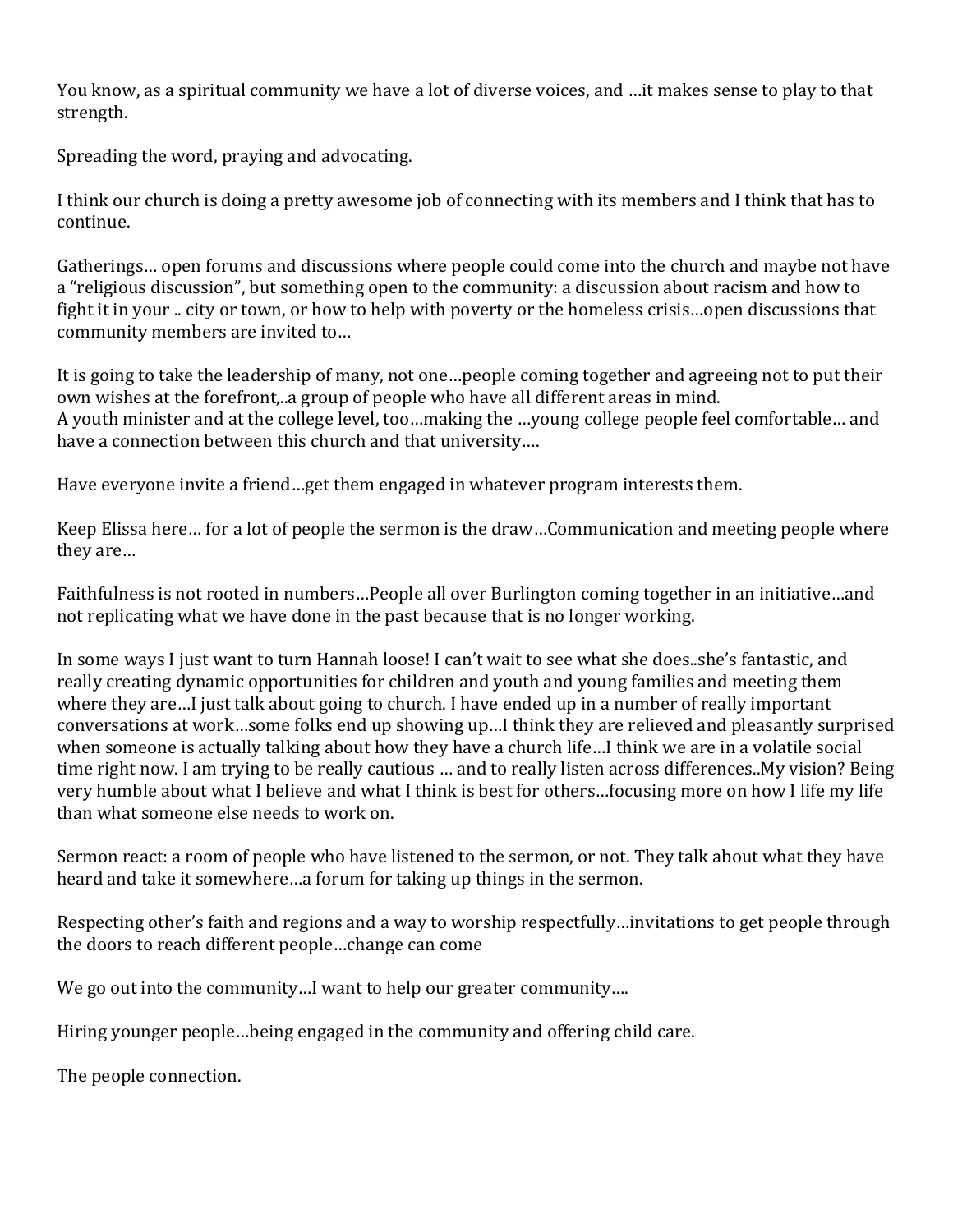We are on the right track with a minister who makes me want to get out of bed and come to church. She has great sermons.

I think what we need to do is focus on the building itself. I do understand that a majority of the services we want to do are outside the walls…but we still have to take care of the structure. ..update spaces no longer used, converting space into places in the building that have accessibility for the handicapped or disabled people. We need to gain access to those spaces so we can hold events and services.

I think one of the most important things is continuing to be a safe space. Welcoming. I think it is very important ….

As we try to increase the diversity of the community there needs to be recognition that we would like individuals who do not have the financial means to participate in the community..

Dinner and some other things with people outside the church…

We need the leadership of the women.

I think there needs to be more cooperation between our sister churches and the community as resources get more limited.

Remote is going to become an everyday way for us to reach outside the walls of Burlington. We need to connect ourselves in other ways…there is strength in numbers…

Continuing hybrid.

Having us stand up for something is a visible and meaningful way…Being involved brings a whole fresh angle, and outlook, activity, ideas. ..Keep it fresh and it takes on new eyes, new involvement.

I am an appreciator of music and it helps to have diversity…I think there is much diversity in the congregation in terms of tastes and styles. ..It's important to incorporate them all…new energy, like a guest musician.

I think we need to grow a voice. I think the church would have to create a more welcoming environment for all people…true inclusiveness…I think its true of most people when they are being politically correct, they think they are doing the right thing..I am not even sure people are aware of the fact that they are not walking the talk they are speaking.

The church should be more relevant for all people. Small, special interests groups for support and growth.

Small group functions…continue to provide outreach

We need to stop gauging our success on how many people are in church on a Sunday morning! One or two worship services cannot be the only way we worship… Try things. Do not be afraid of failure…Need to create more opportunity and meet populations where they are and who they are - including those who do not come to church on Sunday.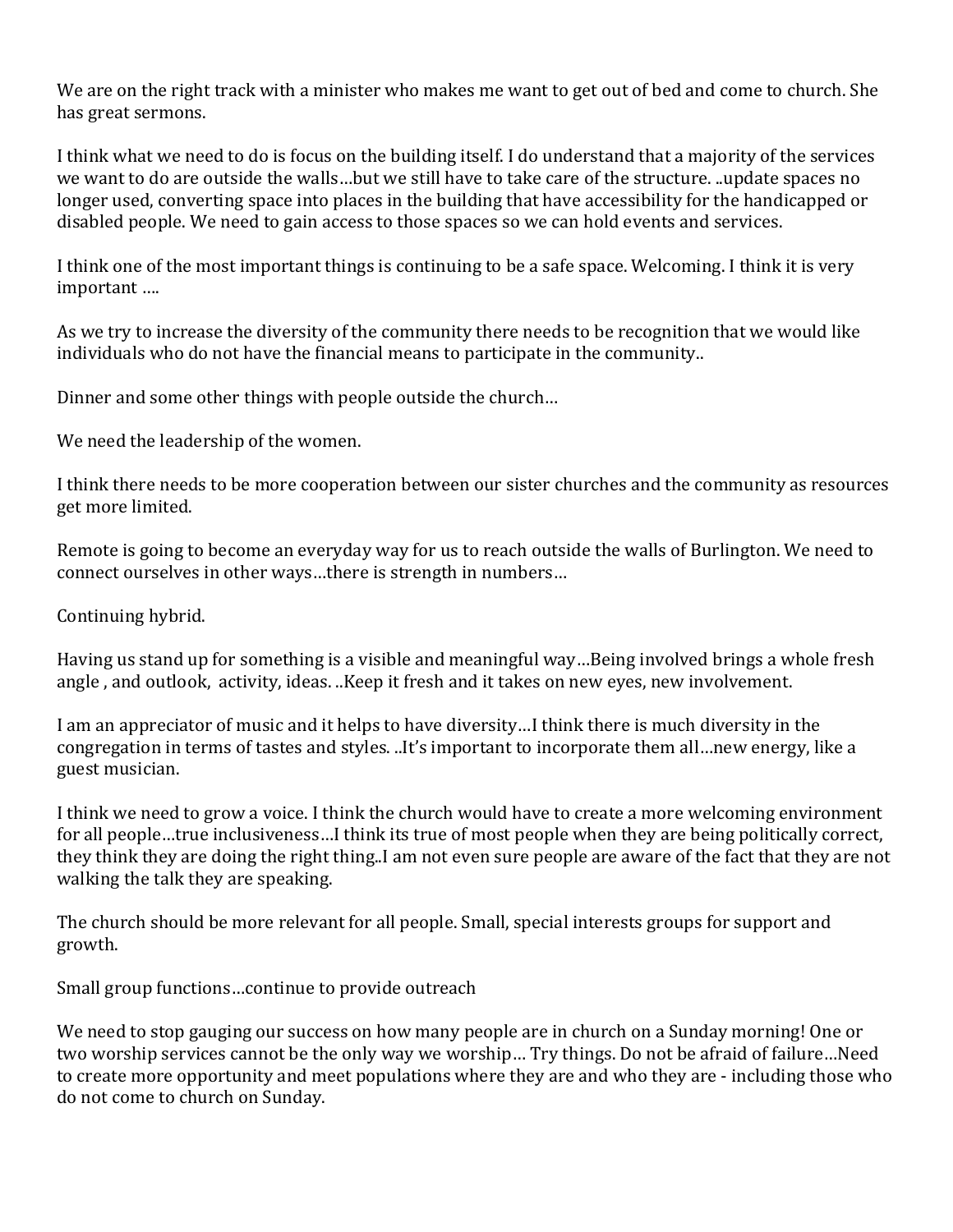We need to find ways to reach out to people on visual levels.

Honor the fact that spirituality takes many forms…there are multiple ways to develop spiritually.

Need to look at what a place of worship should be ..younger folks do not look at Sunday morning the way we do…try to find different ways to worship

We have to decide what we want to do and not be afraid to put our resources there…change…figure out how to communicate in difference ways…

Use sanctuary to host different events…reach out to folks in need in the community.

Use our venue to integrate with the community more. We do have to change to keep current, but don't have to change our focus

Existing missions punched up… Use the RM money in a wise and thoughtful way

Merge with College Street.. Core programs will be around social and racial justice…a day care program…

Investment in staff. We run a really mean, tight ship right now and it gets done…these guys are way too overworked… dynamic youth minister or youth leader…We do need to take care of this building…

Investment in our physical plant to preserve it..And also in the staffing…

We need to invite and educate ourselves of the assets, the resources that are in this community…I'm speaking of the refugees from the various ethnic groups, not wanting to build a bigger congregation, but to make us better neighbors…I think our path as a church community should focus on where the themes are in the "We Are the Church' concept.

Attention to advocacy that addresses the needs of a large/broad swath group of people.

Get out there and show people we are not a bunch of "Bible readers" - that we are doing things to benefit other people - other groups of people - and we don't need to do that because we want to attract those people, …I don't think you go out and actively serve another group and expect to get a pat on the back and all come to church.

More public exposure and to be involved in things outside the church…

More selectively choose people..identify people with that background to be involved in specific ways…build a spiritual gifts inventory…Join forces with College Street…

Improved the outside appearance of the church..Continue to explore how we can be more effective in supporting individuals to develop and grow spiritually…Make specific out reach requests, like "we need help with X". It would make it easier to become involved and connected.

Time. ..it is a process.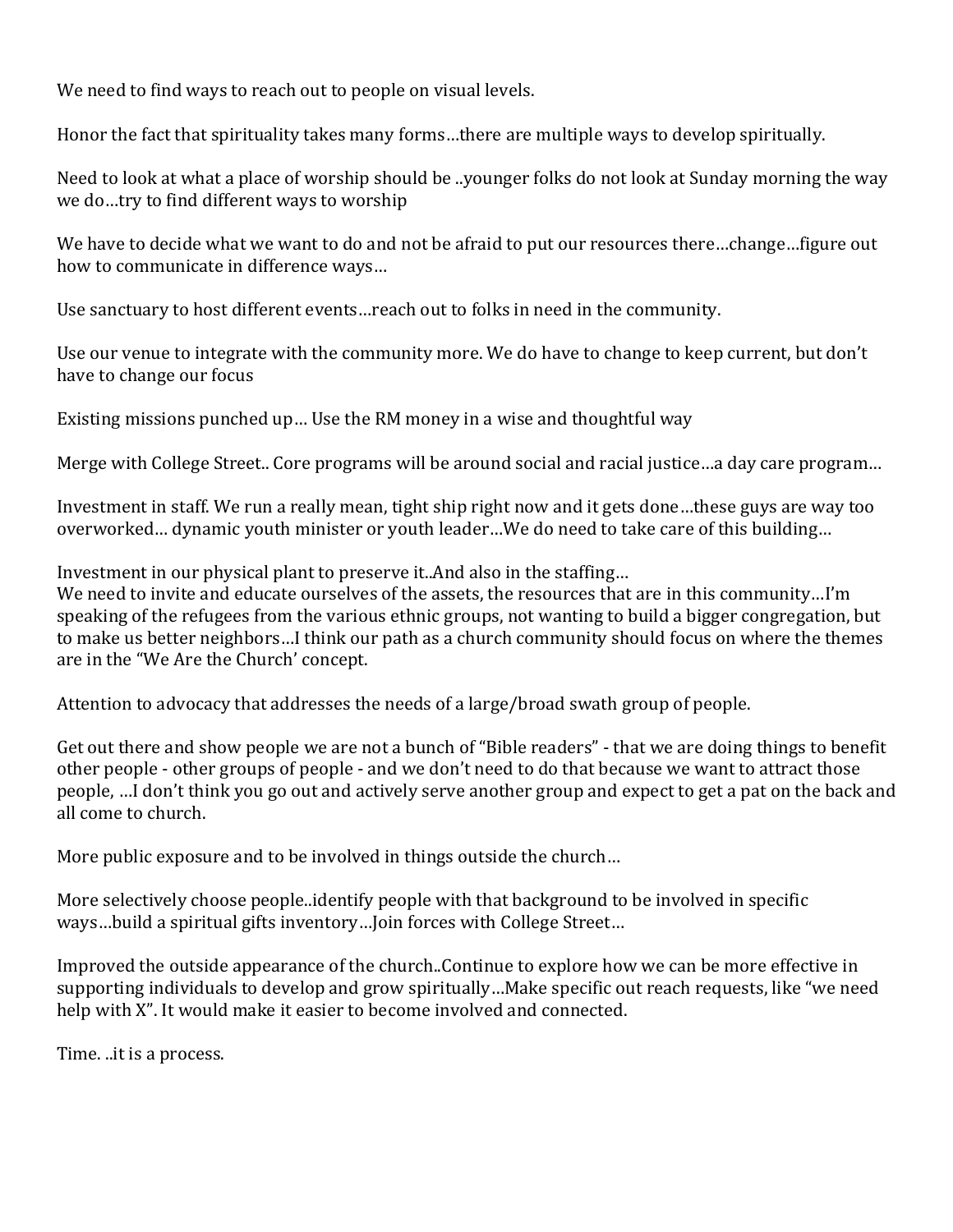Practical steps for the building… this visioning process…Graphic presentations of what changes will mean…Willingness to listen to opposing viewpoints and come to the middle somehow. May need some kind of therapy session to get us to those points. Young adult programming.

Helping the older generation understand that those entering/joining/collaborating are not trying to talk their beloved traditions away…If we are to stay alive over the next decades, we need to change.

We need to be more aware of what the conflicts are.

We need to know what the issues are.

Everyone is a little afraid of changes. I am comfortable with change, but in 3-5 years, I'd still like to recognize my church.

HS programs

Connection between individuals and the bigger picture…Volunteer forums…Let the community know of the great things we do/are doing.

Collaborate with other churches.

More community outreach, not necessarily church to church.

More interaction with church communities.

A community house things, like I see with the Jewish community.

All doing different things, according to strengths and interests.

Fellowship and community - expand that.

Increase events that the community comes to.

Not ignoring the finances and stuff, but not have that be the priority. The priority is being the church and grow the ministry.

The building: upgrades to modernize the building…expand access…Gathering events…

Expand. Parking is an issue…deal with Burlington parking garages re: a deal for Sunday mornings…tape services for community television..look at different models of how the building might be used.

Convert portions of church space to (used infrequently now) for other income-generating purposes..upgrade the kitchen to commercial grade…Increase the amount the building is used, especially at night…house a pre-school

Youth programs that serve our community here, rather than out of state or in another country.

Talk with CCTA and perhaps a Sunday bus.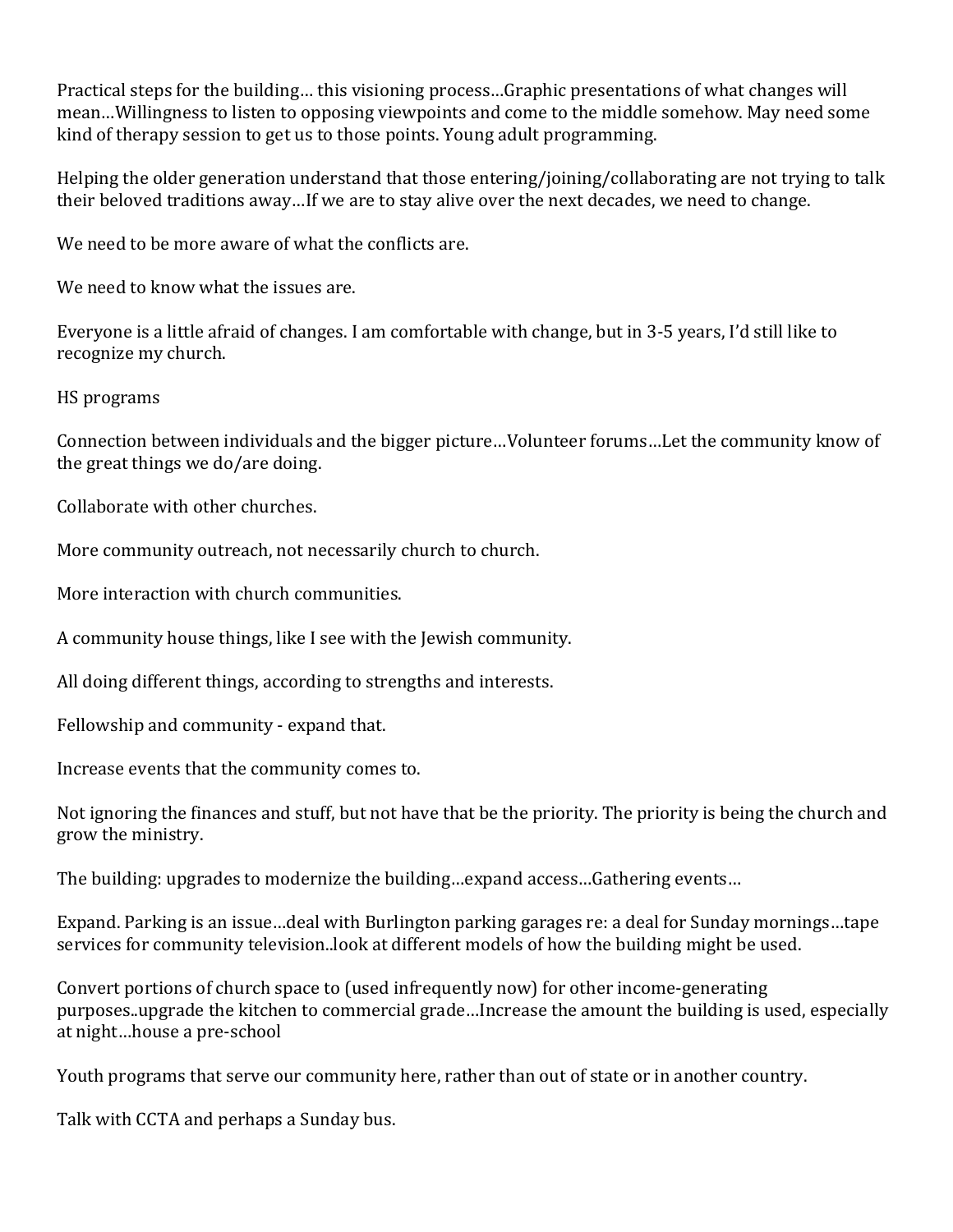Create and expand a music ministry…Change, and getting used to change.

I do think we need to be open to change and change is not so easy. Coming up with an agreement is tough. We need to have a plan that reflects change. .. do creative things with the building …Taking risks is part of what we have been called to do as a community of faith/

It is going to take a lot of money and greater creativity to make the whole building accessible.

Sometimes we are not as welcoming as we perceive ourselves to be. We need to address that.

This is the perfect opportunity not to go back to the way we used to do things, to really think about each step. ..take some lessons from the past 18 months and then tweak some of the things we do.

"Build back better"… it is going to be a time of flux and trial and error and change and experimentation…Ideal to be doing this visioning process.

Groups to connect with sermons, one another, thoughts, ideas - small groups for further study.

Maintain our building.

.

Financial backing for our visions. ..Creative use of the resources we have as a downtown church to enhance community connections…accessible building.

All people talk more about what we are doing outside of church and in the community…Activities, programs that create connections,

Embrace the principles of radical hospitality…each congregant…invest time, financial resources and energy into reaching new communities..invite more POC to speak in and lead our services, offer multilingual programs and resources, launch a college ministry, host young adult focused gatherings (worship night, theology on tap), hosting fun, free nights in low income neighborhoods, advertising church initiatives more widely throughout the city, crafting a diverse, welcoming image through our website and social media, generally challenging the assumption that whiteness is the norm/ideal in our community.

Take a year-long hiatus to re-examine programs we "always do". Don't stuff the calendar with legacy things. Do some program-level experimentation. Special programming with College Street? The hiking group? Contemporary worship- maybe interfaith to start? Or a collaboration with College Street? Sponsor a city-wide speaker series on social and environmental justice? Reach out with New Alpha to Burlington's Racial Equity, Inclusion and Belonging Initiative to ask if we could partner on a faith-based racial justice initiative?

As a congregation, we must pray, listen more, pray and listen again…Restorative justice practices must become part of our traditions…A comprehensive self-study that includes where we are, what we have and the ways in which we influenced UVM's early years..The context behind having both our land and our buildings, as well as why our church and another burned down and had to be rebuilt,…eugenics and how close this movement was in our community and country.. .This community history is common to our faith community, which also witnessed the evaluations of the downtown neighborhood undertaken to modernize our city only a few decades ago.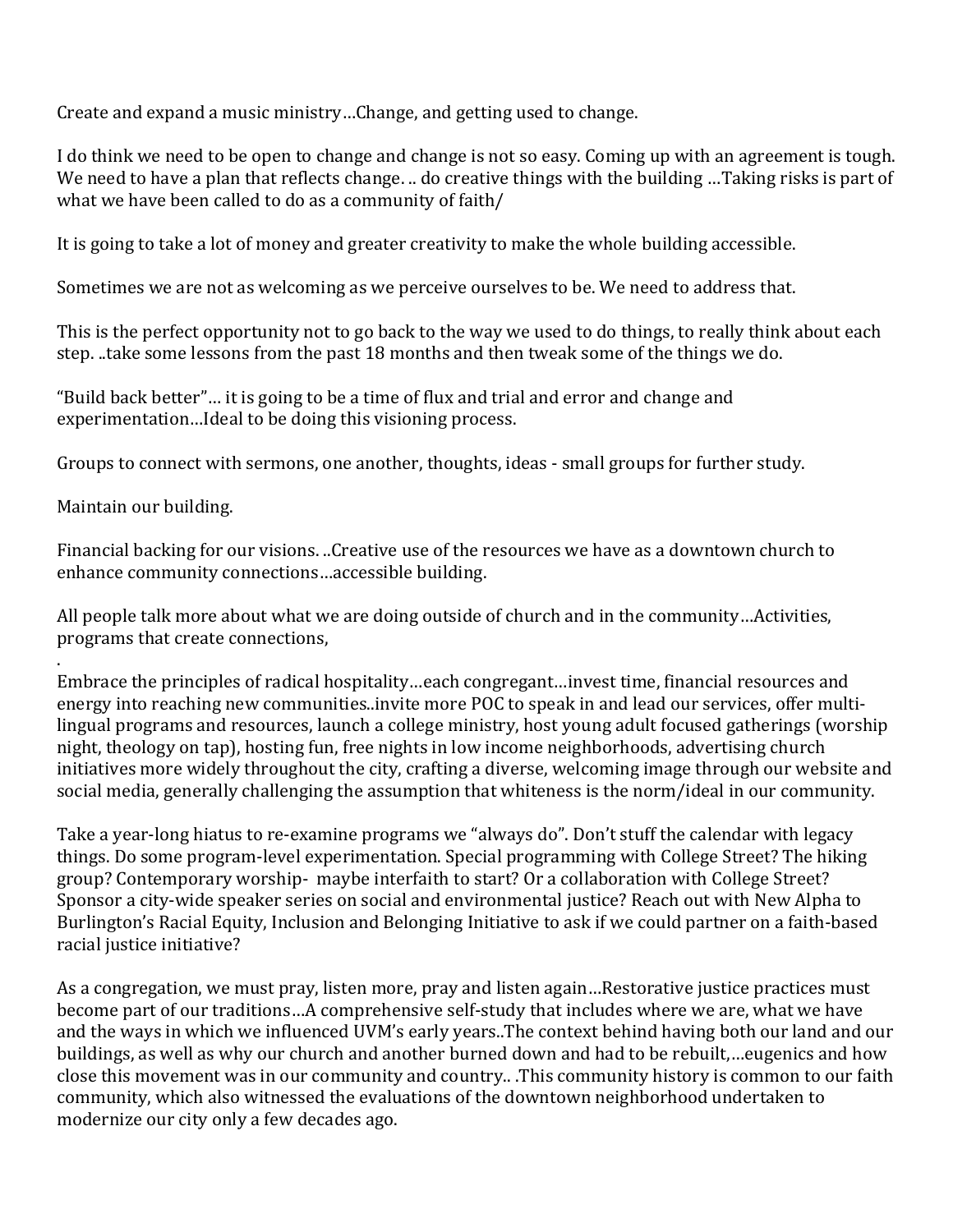Continue to identify unjust practices…Speak truth to power. Be activists. Enlist the support of leaders in local, regional and State institutions who recognize these injustices and can direct their influence to make substantive, positive changes…Establish relationships with those who are experiencing injustice and oppression…focus on transformational as well as transactional initiatives and relationships..Become a center for turning love into action [educational resources, relational support, dialogue opportunities for all in the community] Build on what works and has become self-sustainable. Add psychiatric care, more legal clinics, access to more personal hygiene facilities. Create relationships with our youth. Find more ways to include the elderly. Take 'open and affirming' to the next level. Explore ways to strengthen our collaboration with local faith communities. Be open to new creative worship and music possibilities. [redesign worship space?]

Congregation approves a consensus vision statement, based on gleanings from these conversations, having conversations to be sure congregation is on board with that statement and then at our annual meeting, vote on that statement…Establish task force to track progress on that vision statement…translate vision statement into a strategic plan…Congregation members commit to an action or element of the plan..allocation of funds,..using the annual meeting each year to celebrate progress and monitor and adjust strategic plan as needed.

Successfully complete the visioning process…synthesize a vision statement that congregation adopts…develop concrete steps to implement the vision (defining programs of church we want to keep, new ones to be developed.0 Defining how we want to engage and live in our community in terms of action…decide how to integrate the funds from the sale of the Ronald McDonald House into our congregational life in a way that does not undermine the commitment of our members to support our life together…Be a place where people of limited means feel welcome and participate (greater mix of music, particularly music that is joyfully celebratory)..Develop small group gatherings that create opportunities for people to gather around shared interests…intergenerational meetings…Improve the warmth of our worship space. Make it possible for people to see one another…Create more open space in which things can happen (sacred dancing, ..).. More worship experiences in the native language of folks whose first/most comfortable language is not English. Reach out to documented and undocumented immigrants. Reach out to non-profit, non-professional community organizations that need free or inexpensive space. The goal is service and to fill the church with life.

Intentionally plan small group, personal interactions…Continued Zoom presence intentionally putting together small groups (Let's Zoom in", with names at the bottom of each screen - helping folks to learn each other's names)..More regularly planned adult education groups (6-7) who regularly show for Bible study, or another educational discussion program (expanding horizons)…More intentional attempts at programming intergenerational interactions…More planned smaller social interactions like "Faithful Friday" programs - social time and brief, relevant message.

Variety of opportunities for service/connection to those in need in our community..Better serving/holding space for homeless in our church space…More ways for parents to be both support and able to connect with other parents (small groups/supper clubs)…different types of worship and different music..more engagement and inclusion of new American congregants' voices in planning/decision making…reach out and engagement of BLPOC